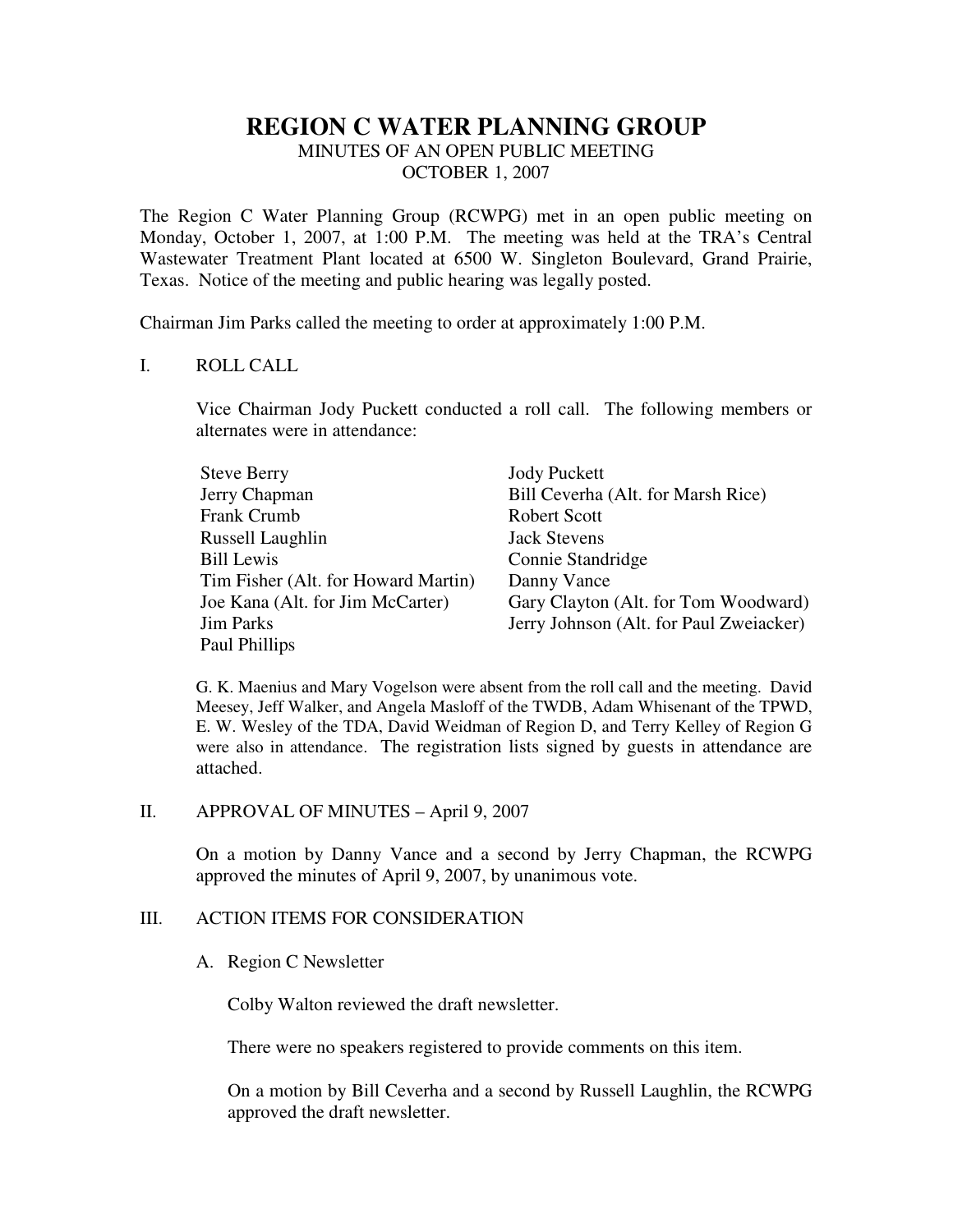B. Response to TWDB Letter Regarding Next Round of Planning

Tom Gooch reviewed the proposed response to the TWDB letter regarding the next round of planning, which is due to the TWDB on November 1, 2007. Danny Vance made a motion to authorize Tom Gooch to proceed with the response to the TWDB. Robert Scott seconded the motion, which was approved by a unanimous vote. The response to the TWDB will be submitted electronically to the RCWPG for review and comments prior to submission to the TWDB.

There were no speakers registered to provide comments on this item.

C. Survey Associated with the Four County Study

Rick Schaffer reviewed the draft survey for the four county study. On a motion by Robert Scott and a second by Danny Vance, the survey was approved by a unanimous vote.

There were no speakers registered to provide comments on this item.

D. Upcoming Vacancy on RCWPG

Chairman Jim Parks announced Paul Zweiacker's resignation from the RCWPG effective October 2, 2007. Mr. Zweiacker represented electric generating utilities. Mr. Zweiacker recommended his alternate, Jerry Johnson, as a nominee to fill the vacant position. Jim Parks requested other nominations from the RCWPG as well as from the public. None were received. On a motion by Jerry Chapman and a second by Danny Vance, the RCWPG unanimously elected Jerry Johnson to fill the vacant position on the RCWPG representing electric generating utilities.

There were no speakers registered to provide comments on this item.

E. Regions C and D Joint Study Commission

Chairman Jim Parks reviewed the newly created Region C and D Joint Study Commission, which will consist of three members from Region C and three members from Region D. He announced that Region D had elected their members as follows: Tom Duckard, Stephen Frost, and Richard LaTourneau.

On a motion by Bill Ceverha, Jim Parks, Representative Jodie Laubenberg, and Senator Florence Shapiro were nominated to represent Region C on the Joint Study Commission. The motion was seconded by Jerry Chapman, and passed with a unanimous vote.

There were no speakers registered to provide comments on this item.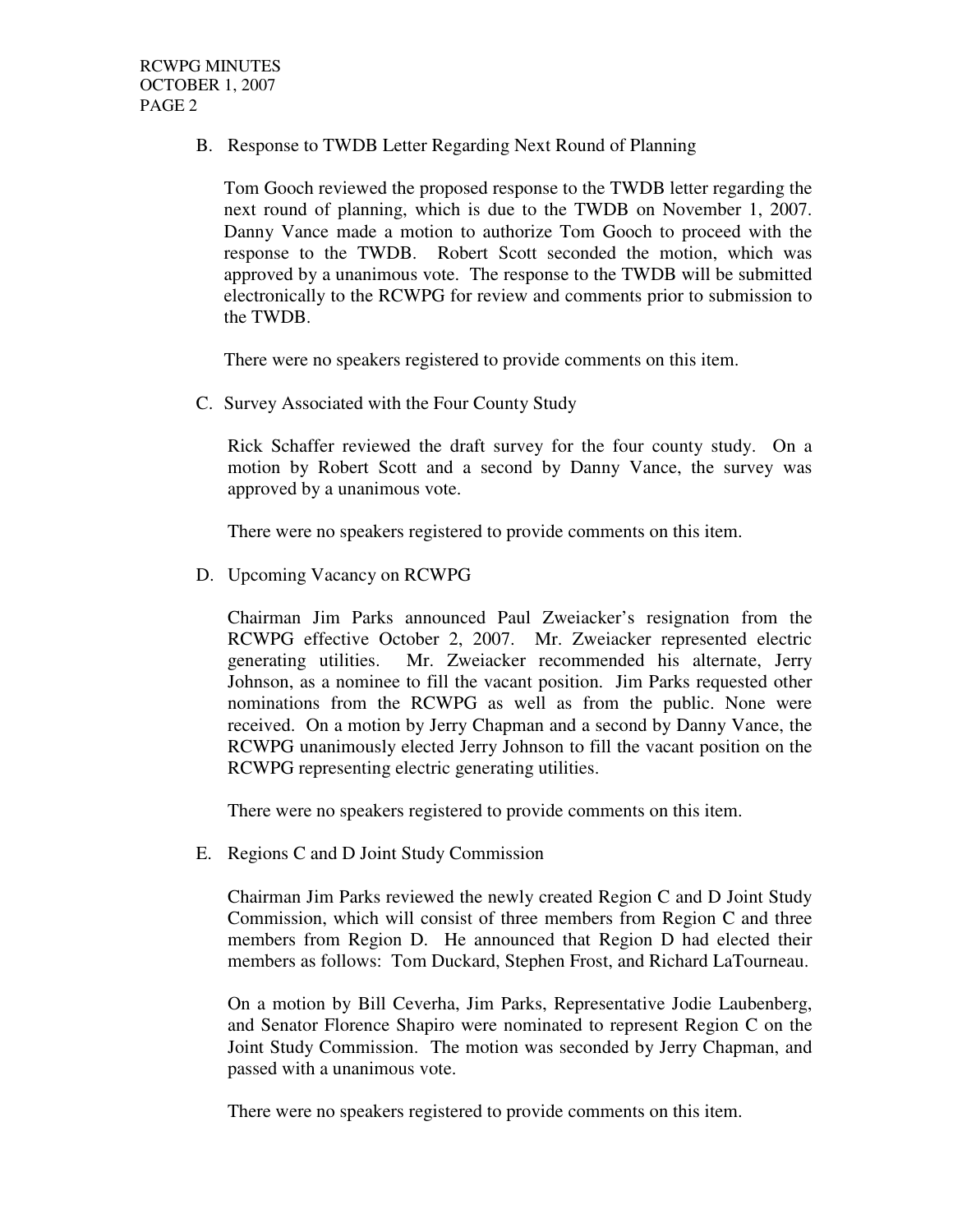F. Nominating Committee for Slate of Officers for 2008

Chairman Parks reviewed the Bylaws in respect to appointing an Executive Committee to develop slate of officers and reviewed the history of who had previously served on this committee. Chairman Parks recommended appointing Bill Lewis and Connie Standridge to serve as the members-at-large on the committee along with the current officers to develop the 2008 slate of officers. There were no public speakers registered to provide comments on this item.

On a motion by Danny Vance, the RCWPG considered adoption of Resolution No. 07-01 appointing an Executive Committee to develop the slate of officers for 2008 consisting of the Chairman, Vice Chairman, Bill Lewis and Connie Standridge. (The Secretary position is vacant due to the resignation of Paul Zweiacker and will not be filled until the next RCWPG meeting. Therefore, the Secretary will not serve on the committee.) Bill Ceverha seconded the motion, which was unanimously approved by the RCWPG.

# IV. DISCUSSION ITEMS

A. Progress Report on Special Studies

Stephanie Griffin gave a progress report on Special Study 1 – Conservation and Reuse, Special Study  $2 -$  Toledo Bend, and Special Study  $4 -$  County Studies. Alan Plummer gave a progress report on Special Study 3 – Reuse Pilot Projects.

B. Presentation of TWDB Funding

Jeff Walker presented information on TWDB funding programs.

C. Legislative Update

Angela Masloff and David Meesey gave a legislative update of the 80<sup>th</sup> Legislative Session.

D. Meeting Procedure

Chairman Jim Parks discussed the idea of meeting quarterly and how to disseminate and approve information. It was the consensus of the RCWPG to meet on an as-needed basis for decision making and to disseminate information electronically.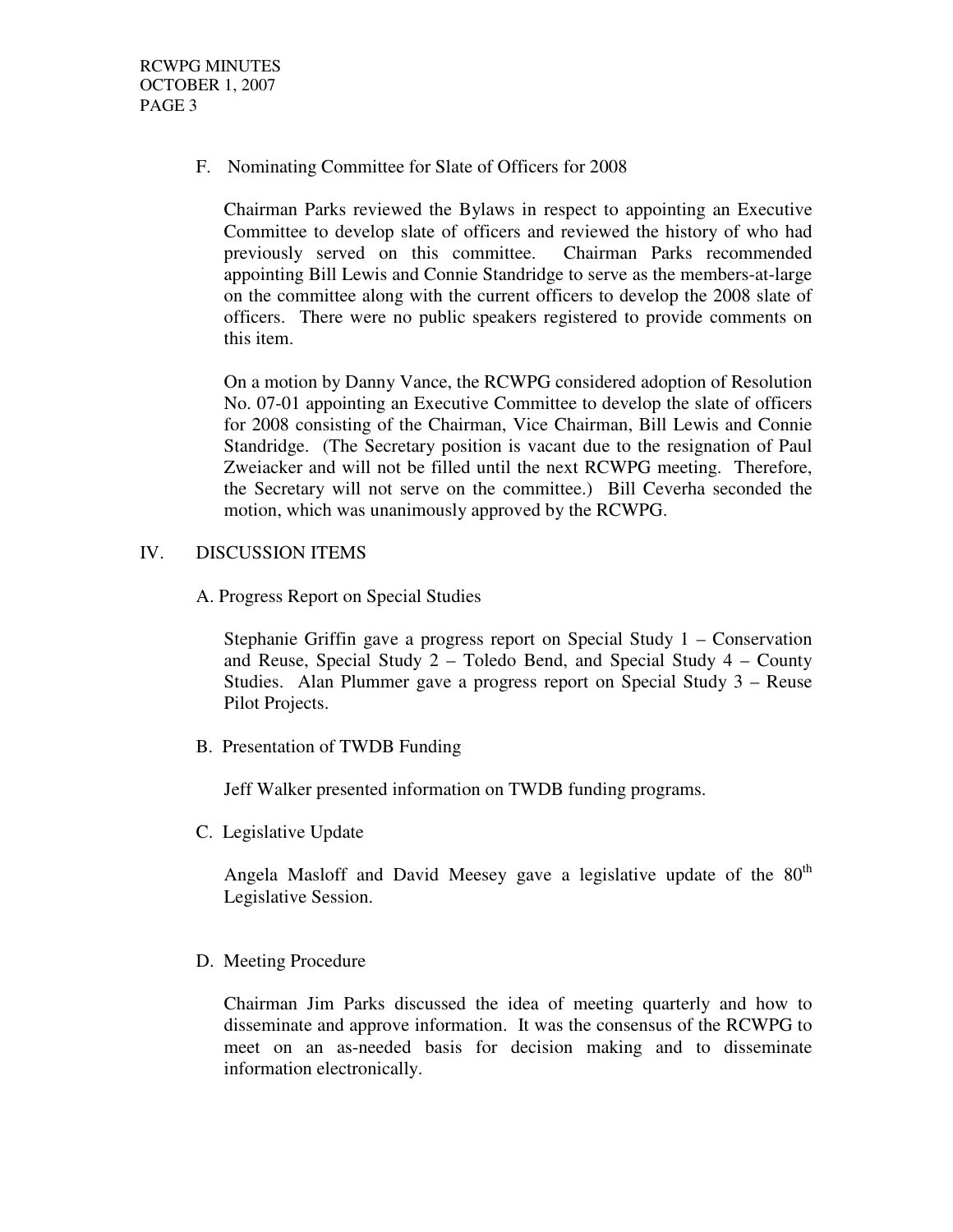E. Schedule

Stephanie Griffin reviewed the project schedule and discussed the 2008 proposed meeting schedule.

### V. OTHER DISCUSSION

A. Updates from Chair

Jim Parks discussed his and Jim Oliver's appointment to the Water Conservation Council and the group's first meeting. He will keep the RCWPG informed of future meetings.

B. Report from Regional Liaisons

A report was provided by the following liaisons/individuals:

- Jerry Chapman, Region B
- David Weidman, Region C
- Terry Kelley, Region G
- Danny Vance, Region H
- Connie Standridge, Region I
- C. Report from GMA8 Liaisons

Jerry Chapman gave a report on recent GMA8 meetings.

D. Report from TWDB

Angela Masloff gave an update from the TWDB. Angela reported that the contract was executed June 11, 2007. She reported that Phyllis Thomas was retiring and was being replaced by David Carter. Angela reviewed the upcoming schedule of TWDB activities. She also advised the group of the 2007 Water Summit being held in San Antonio the first part of December 2007.

E. Confirmation of Date and Location of Next Meeting

It was the consensus of the RCWPG to schedule the next meeting on December 10, 2007, at 1:00 p.m. at TRA Central Wastewater Treatment Plant.

F. Other Discussion

Bill Ceverha advised that Texas Water Day is scheduled for February 5-6, 2007, in Washington, DC.